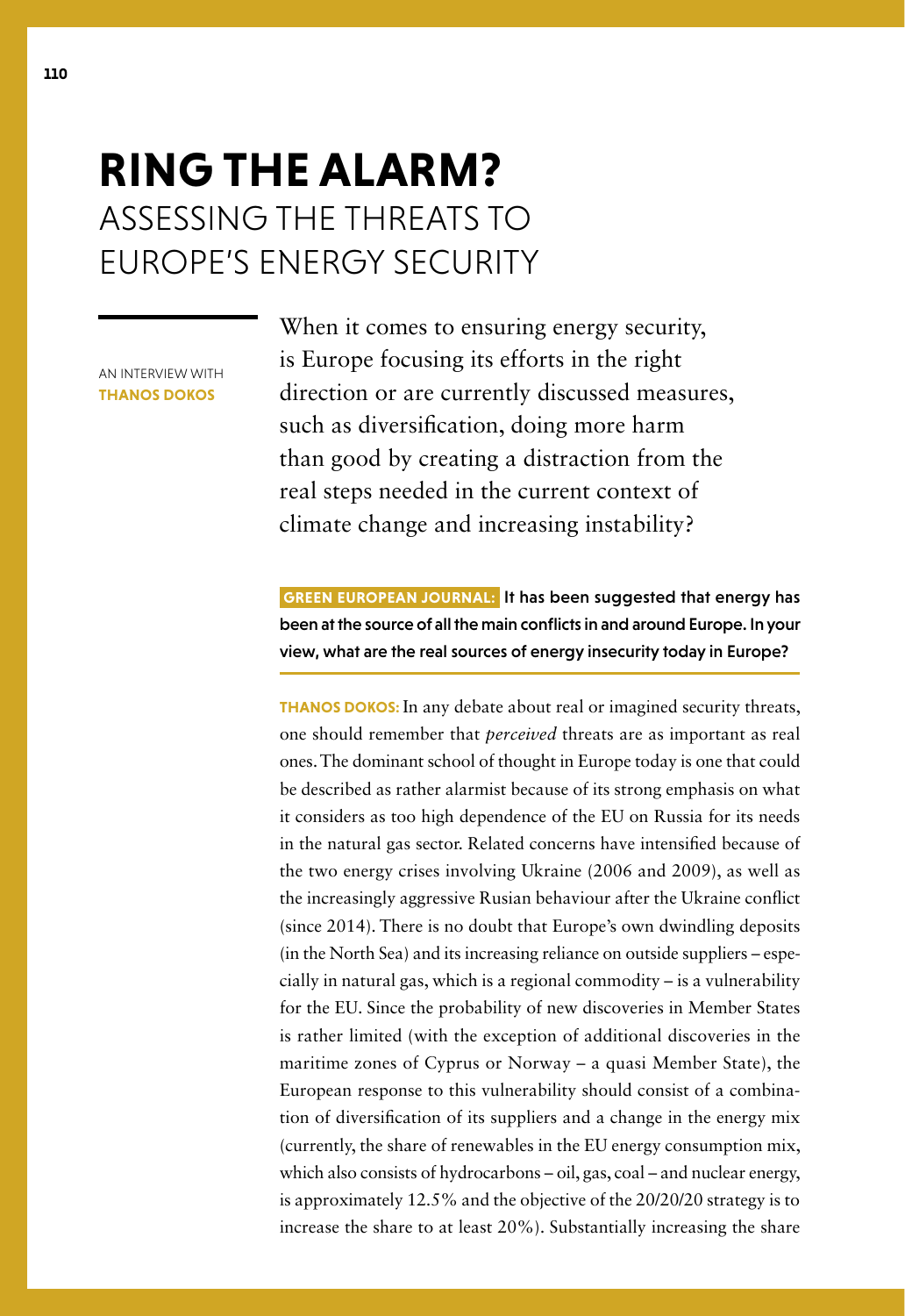of renewables would allow Europe to reduce dependencies and increase its energy security, among other benefits.

Competition for the control of energy resources and raw materials is certainly not a new phenomenon and has been at the heart of many conflicts in human history, although only rarely has it been the central cause of the conflict. Most often, energy resources are a contributing factor which can complicate and even exacerbate existing conflicts, but they are rarely the main cause. In many cases, the legitimate owner of energy resources is a rather weak state which suffers both from the so-called 'Dutch disease' and from the attention of big companies and more powerful countries who expect to benefit economically and geostrategically by exploiting those resources (especially in Africa). If there is no change in the dominant international security paradigm emphasising hard power and competitive relations between countries, it is possible that there may be a conflict between major powers (for example, involving China and the US) if there were to be global energy shortages or if their access to energy supplies was threatened by rival powers.

Although current energy security concerns are quite real and may cause friction and even conflict, there may be a degree of exaggeration in some cases, the main example being the EU and Russia.

Is the alarmist discourse on energy security creating insecurity where there was none?

**THANOS DOKOS:**According to the conventional wisdom on European energy security, the EU's energy needs will continue to increase, along with its worrisome dependency on a limited number of external suppliers. The projections of the International Energy Agency show that European market demand will increase by an annual rate of 2.4% and reach 630 billion cubic metres annually in 2030. Meeting this demand becomes a difficult task, especially if it is to be reconciled with the projected plateau and eventual depletion of Norwegian natural gas over the next two decades. In addition, the crises between Russia and Ukraine, when a dispute over the price of natural gas led to the interruption of Russian gas supplies to Central and Southeastern Europe, worked as an eyeopener for many policy analysts and media. European energy dependency on Russia is being frequently highlighted, and experts and officials argue that the need to take measures to reduce it has become even more pronounced after the 2014 Ukraine conflict. As the Russian Federation is already providing approximately 25% of natural gas consumption in Europe, the European market will need to find additional quantities of natural gas from alternative sources and via alternative routes.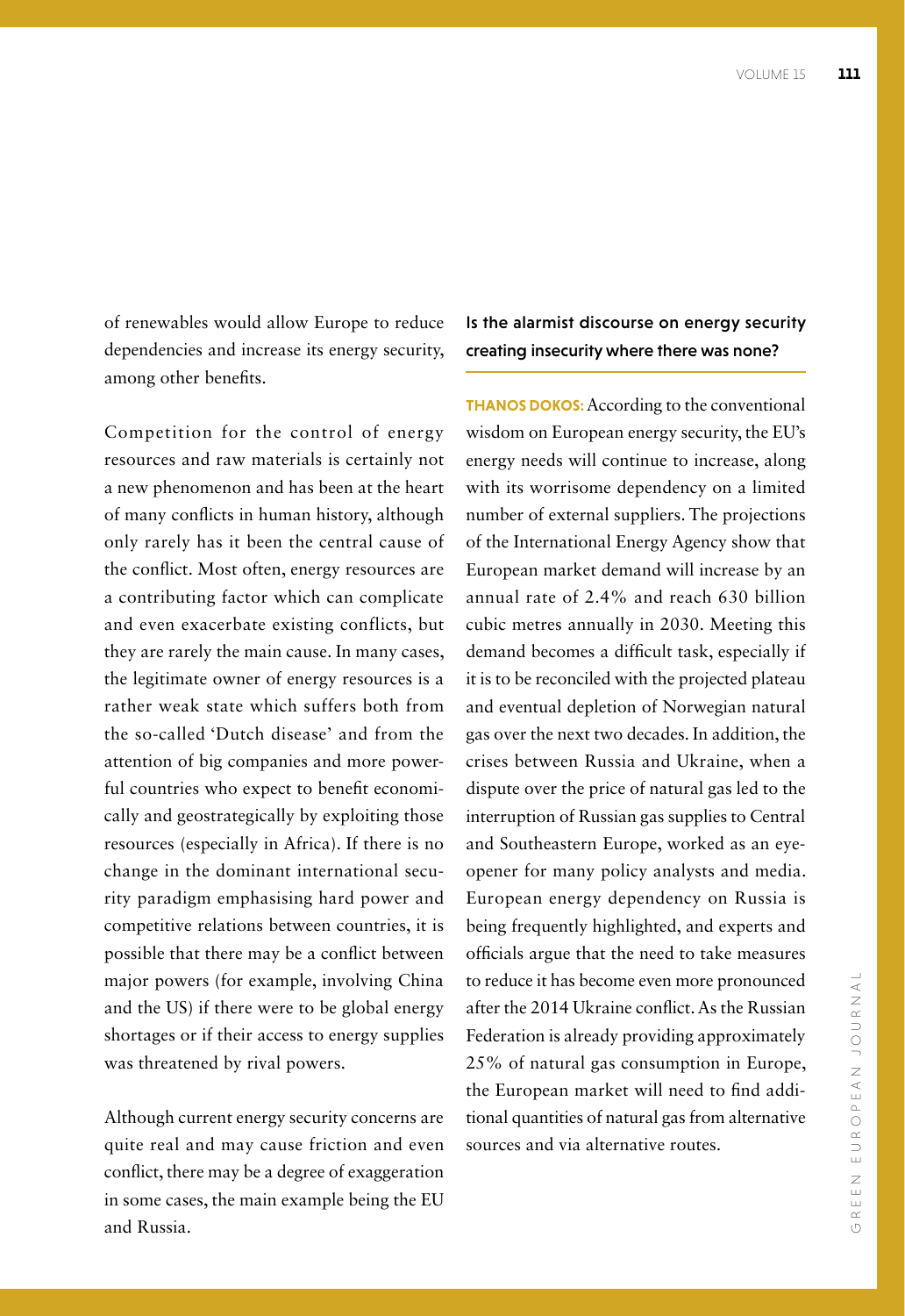Are the calls for the diversification of routes and providers of energy preventing the EU from having a real discussion on an energy transition?

**THANOS DOKOS:** Although concern about excessive reliance on Russia may be justified for countries which depend on Russian natural gas for more than 50% of their needs, it can be argued that there is a degree of exaggeration for the EU as a whole. There are continuous references to European dependency on Russia, but only rarely is the concept of interdependence discussed. Natural gas is a regional commodity (as it is mainly transported through pipelines, unlike oil, which is mainly transported by tankers, which have a much longer range and autonomy) and the customer has limited options of buying gas from neighbouring suppliers, and so too does the supplier, who is forced to sell to neighbouring customers. Russia may be using its relative advantage in dealing with each European customer separately (every great power, including China, Russia, and the US, is using the old British tactic of 'divide and rule' over an EU which has great difficulties acting as a single player) and 'forcing' higher prices. Russia's strength is, at the same time, its weakness, as the EU countries are its largest customers. If Russia cannot export gas to the EU, where else can it sell the natural gas produced in the western parts of the country? Siberian gas can easily be sold to China and other Asian countries but Russia doesn't have many options about the

gas produced in other parts of the country. One could argue, therefore, that there is a state of relative interdependence between Russia and the EU regarding natural gas imports/exports. In other words, diversification of suppliers is an idea in the right direction, since monopolies or oligopolies never favour the customer, but there are additional and complementary ways of addressing Europe's energy security concerns, such as more cooperation between EU Member States that would have the overall result of reducing dependencies and increasing resilience, especially for the more 'exposed' Member States.

And, of course, when discussing energy security, the almost exclusive focus on dependencies on external suppliers, and especially Russia, prevents any meaningful discussion about alternative sources of energy such as renewables. It should be kept in mind that diversification may succeed in reducing dependencies on specific suppliers, but not the overall dependency of the Union on external suppliers. Only a fundamental review of our energy policies and a strong push towards renewables would satisfy both the objectives of reducing external dependencies and of managing the impact of climate change. For its own sake, but also for the world's (given that, since Trump's election, it is the only global player focused on managing climate change), the EU must intensify its efforts to implement the 20/20/20 policy and rapidly progress beyond that goal.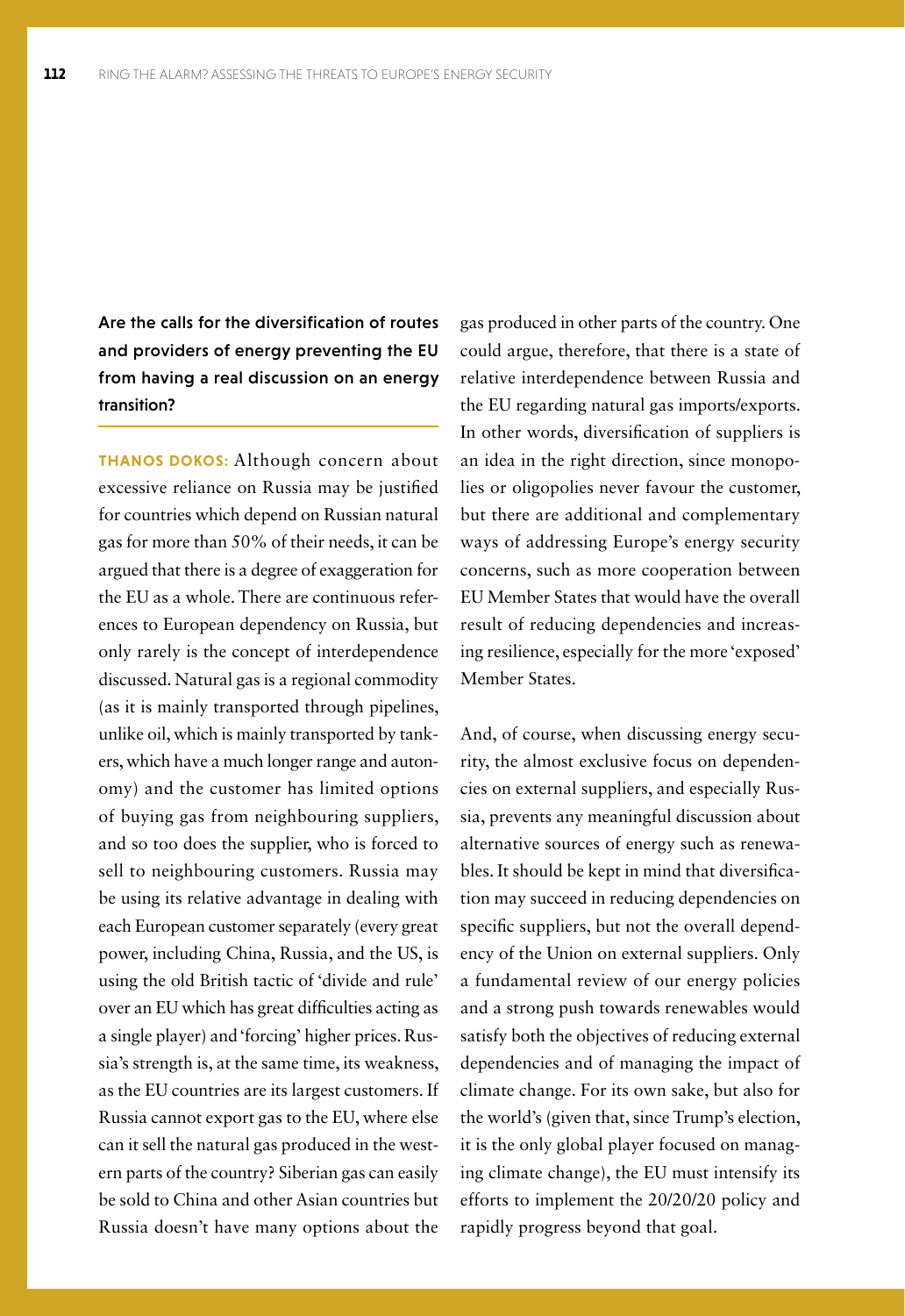

Is energy security about resilience, that is to say, European internal resilience to external shocks? And is there such a thing as an EU energy security or are Member States still too often looking out for their own energy security?

**THANOS DOKOS:** The current weak state of European economies and the memories of the impact of the oil shocks of the 1970s, in combination with current concerns about Russian behaviour and the possible use of the 'energy weapon', however alarmist and exaggerated they may be, feed Europe's paranoia about energy security. But 'even the paranoid have enemies' and the EU is vulnerable to the disruption of energy flows for any prolonged period of time or to a sustained spike in the price of oil and gas. Increasing internal resilience can be achieved by closer cooperation and integration of national energy markets in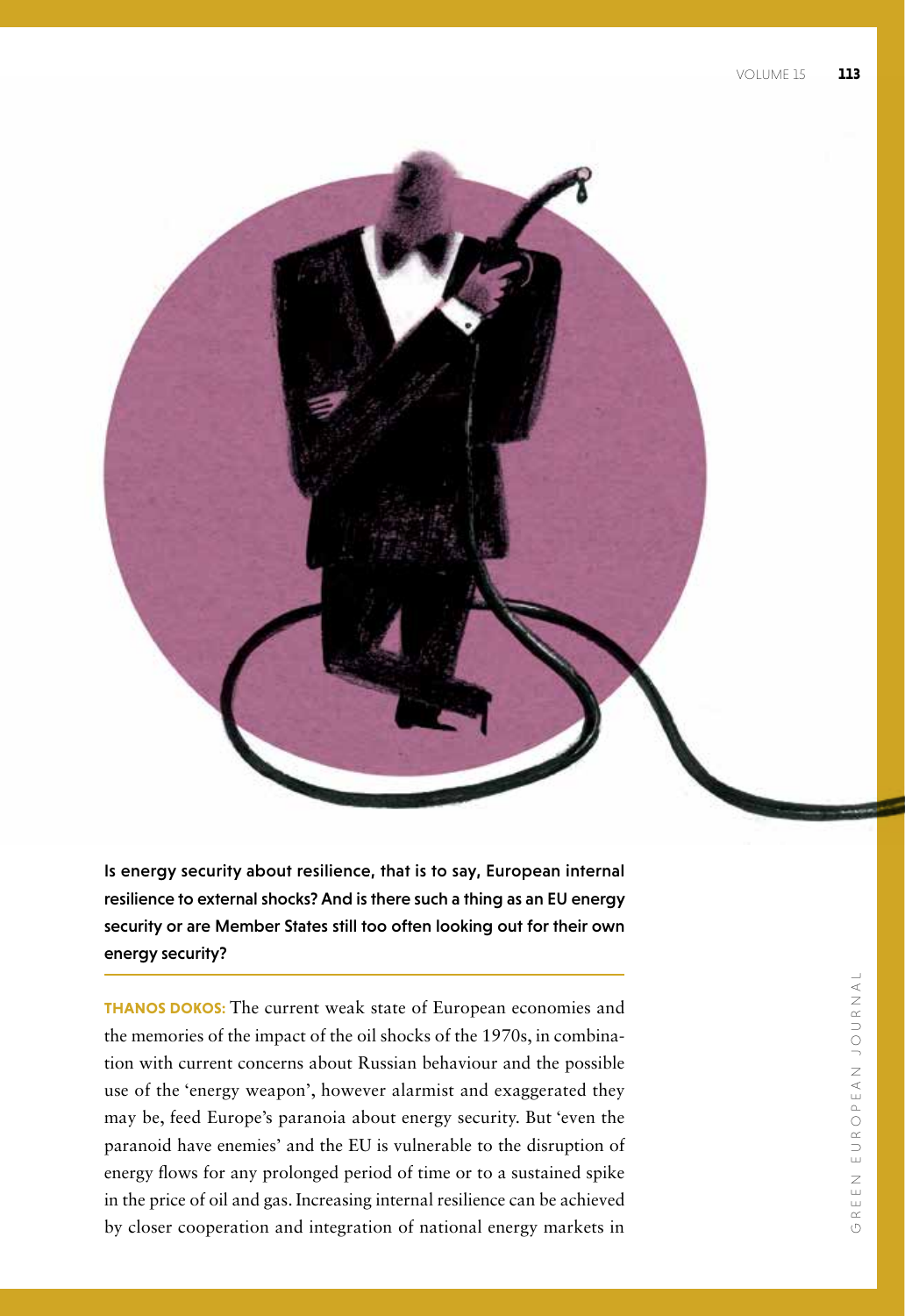the direction of creating a European Energy Union that would take into account the interests of all its members and would allow each

one individually, and the EU collectively, to deal with future energy shocks and crises. Unfortunately, the current situation in the energy sector, as in almost every other sector, is a general trend towards the re-nationalisation of

European policies, instead of any meaningful deepening of European integration.

There is a rather new debate about European resilience which is still in its early stages. The idea is that the EU should be prepared to successfully withstand shocks in various parts of its critical infrastructure, with telecommunications (and especially the Internet) and energy being at the top of the list of concerns. Not much has been agreed on and even less has been implemented, as Europe was relatively fortunate not to have faced an astute crisis in any critical sector. Were this to happen, the rather relaxed European attitude might change considerably and provide the impetus for a grand political European project. Such a project would also have broad support among European societies, especially in the countries most severely affected by a crisis. Without such a crisis, however, it is rather unlikely that such a project could take off.

Are new routes and relations, be they for gas or oil, potentially fuelling insecurity and instability in the EU's neighbourhood?



**THANOS DOKOS:** The diversification of gas routes is useful, even necessary, but it should not be the central objective, only one of the tools for strengthening energy security and gaining time while we implement

long-term strategies for reducing our dependence on external suppliers. There are some potential opportunities regarding Eastern Mediterranean (Cyprus, Egypt, and Israel) hydrocarbons, but this would not be a 'game changer' for Europe, unless, of course, there are substantial new discoveries. Iran, provided the *détente* process holds under the expected Trump offensive, would be a different story, because of its massive and largely unexploited deposits. There should be little doubt, however, that unless our policies are carefully designed, we may end up fuelling insecurity in our already tense and unstable neighbourhood, both in the East and in the South. Any policy based on a 'zero sum game' approach runs the risk of rapidly upsetting regional or local balances and pushing the 'losing side' to extreme reactions to maintain its 'market share' or at least to minimise its losses. Only policies that also take into account the interests of regional powers and the existing balances of power and offer cooperative solutions have a reasonable chance of success.